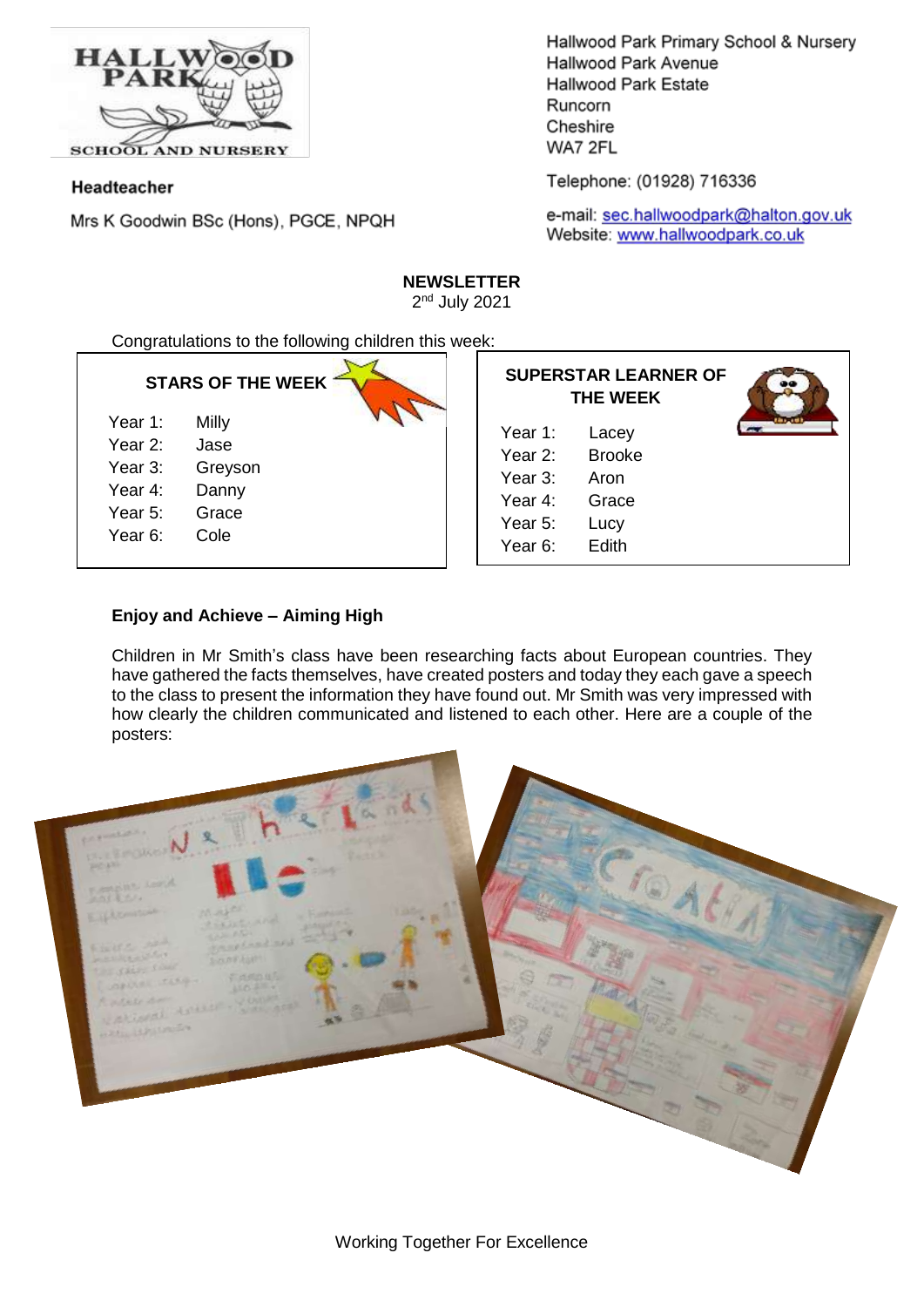In Mrs Shone's class, the children have also been gathering facts for a factfile. The children researched about bears and today they had a first attempt at presenting the information as a poster.



At Hallwood Park, we encourage the children to develop positive attitudes in life, and our weekly celebration assembly gives us the opportunity to hear about individuals who have demonstrated these attributes. In the last couple of weeks, we have heard about pupils who have demonstrated good leadership skills and who have encouraged others to take part and to do their best. There are also pupils who don't always find work easy, but who have persevered every day, and who are now seeing good progress in their work. We are so proud of them.

## **Annual Reports**

You will receive your child's annual report next **Friday 9 th July**. It will include some details about the curriculum taught this year and information about your child's achievement, including recent assessments. Teachers will be available for short telephone conversations during the following week if there is anything in the report that you wish to discuss.